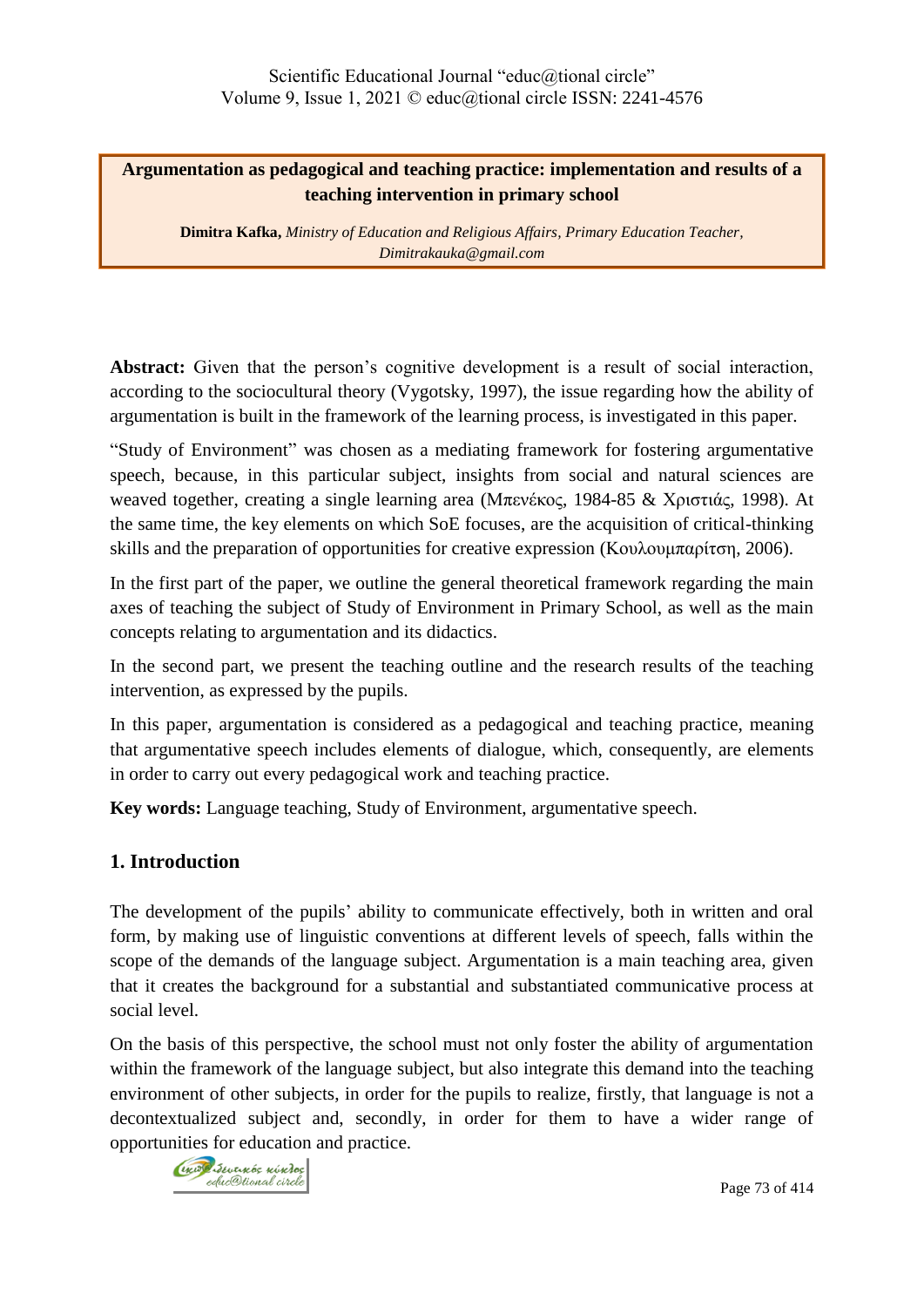As regards the abilities of argumentation, on the part of pupils, it has been observed that, in many cases, pupils:

- Confuse the argument with the view, the opinion.
- When they are faced with an issue's complexity, they are not able to provide reasoned replies.
- During the conversation, they utilize the argument in an attempt to impose their opinion.

 In many cases, they remain faithful to the argument they make, without taking into account the opposing views regarding the conversation's topic.

They construct an argument that is not supported and is not completely reasoned.

On the basis of the problems mentioned, issues are raised as to the organization of the teaching, in order for the pupils to become able to express their opinions and criticize, based on specific and convincing logical arguments.

Therefore, the pupils should:

- Practice on the well-supported presentation of views and opinions.
- Know the difference between reliable and unreliable informational data.

 Be good observers and scholars, in order to observe objectively and in detail and to collect adequate evidence substantiating their opinions.

- Identify patterns or relations in what they have observed or discovered in their reading.
- Understand that arguments form an integral part of social interaction.

In the framework of the paper, the cultivation of argumentation skills is implemented in the learning environment of Study of Environment of the  $4<sup>th</sup>$  Grade, given that the subject of this course sets the conditions for interdisciplinary approach to knowledge and speech production.

The teaching intervention that we present starts from and is supported by the theoretical developments and approaches of both Study of Environment and the teaching of argumentation.

## **2. Theoretical framework**

### **2.1. The main axes of teaching the language subject in Primary School**

In the environment of the Cross-Thematic Curriculum Framework (CTCF) and the New Detailed Curriculum (DC), the framework of the proposals and the demands for teaching the language subject is obvious (Detailed Curriculum (DC) of the Greek Language for Primary School, Government Gazette 303 issue Β΄/13-3-03).

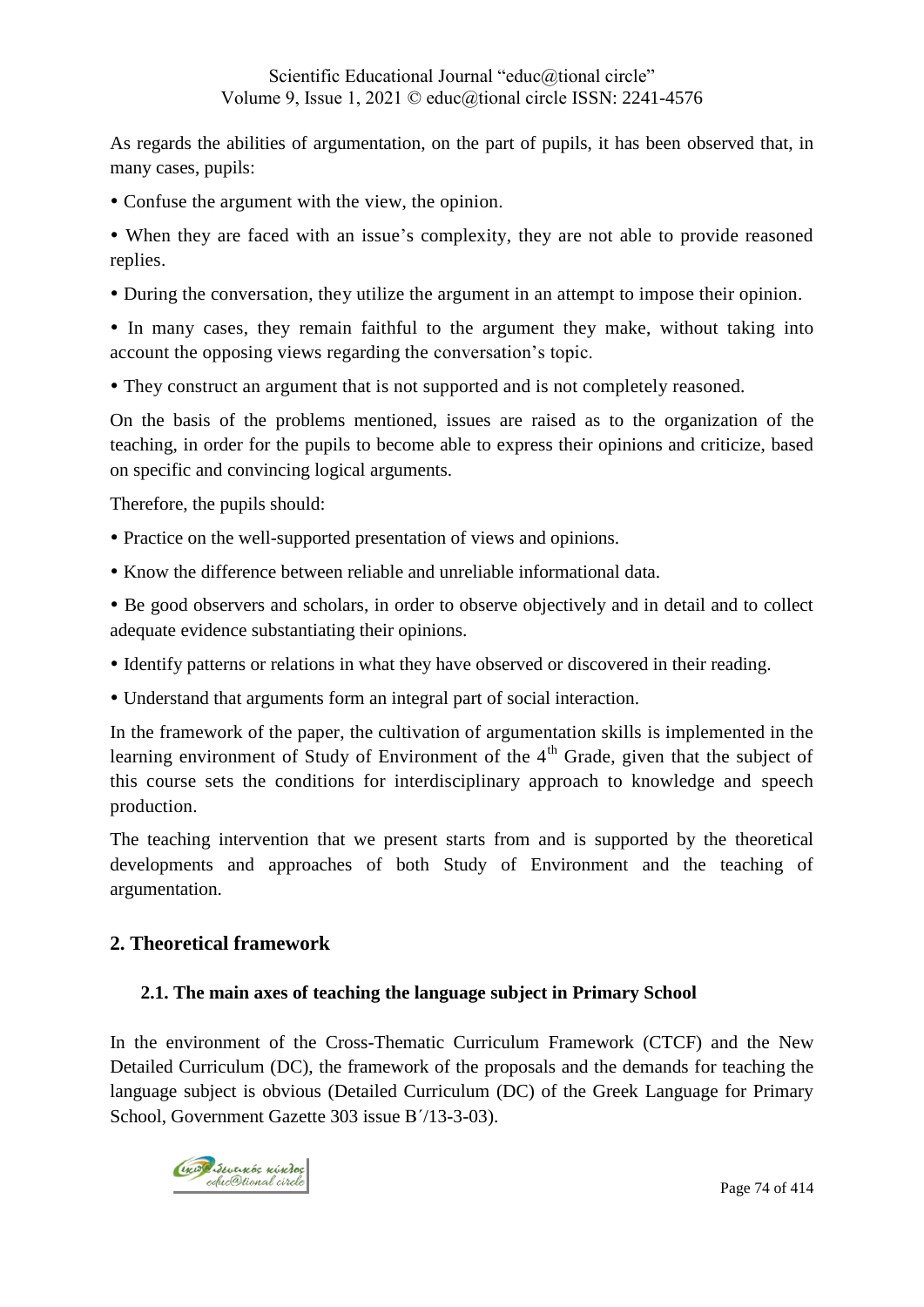According to the CTCF, the language subject aims at: "the development of the pupils' ability to handle with adequacy and confidence, consciously, responsibly, effectively and creatively, written and oral speech, in order for them to participate actively in their school and broader community." This general objective is specified in the framework of the Detailed Curriculum as "the pupils being able to use the language as communication code in order to meet their practical, sentimental, intellectual and social needs" (Detailed Curriculum (DC) of the Greek Language for Primary School, Government Gazette 303 issue Β΄/13-3-03. p. 26).

The pupils, having become aware of the diversity of language, namely of the several levels of style, are called upon to produce oral or written speech based on the type they were taught (Μπασλής, 2002).

Under the influence of Linguistics and text linguistics, the study of language is orientated toward the study of its communicative and functional character. (Χατζησαββίδης, 2009). The fostering of oral and written speech, as expressions of the communicative dimension of language, is an overarching objective, given that communication is the process through which the person's surrounding world is invested with meaning, and through which attitudes, opinions and behaviors are shaped (Χατζησαββίδης, 2009). The target is, according to Matsaggouras, the person's ability to be adapted to the communicative circumstances in the framework of social interaction (Ματσαγγούρας, 2004).

This means that textual types are the educational environment of the pupils for the cultivation of linguistic and metalinguistic skills (Halliday & Hasan, 1991). On the basis of this perspective, language teaching in genuine communicative environments focuses more on fostering the ability to choose the conventions of the respective textual type in order to achieve the social objectives set by the pupils in every field of action (Τσιπλάκου, Χατζηϊωάννου & Κωνσταντίνου, 2006).

With the paper we submit, we focus on the cultivation of argumentation skills by pupils in the framework of SoE, following the principles for communicative and functional use of language.

# **2.2 The main axes of teaching Study of Environment in Primary School**

Study of Environment (SoE) for the first four classes of Primary School is a single and unified learning area, in which insights from humanitarian, social sciences and natural sciences are weaved together. The topic-based approach to knowledge is a key feature of SoE, following the spiral structure of the curriculum along the classes of Primary School, is structured in topics regarding the community and the life within it, the social organization, the individual and its needs, the space and the interdependency with the life of humans, the rights and obligations of the members of a community, the municipality, the geographical divisions of Greece, the natural environment, the ecosystems and their protection, the time in daily life, the life and needs of humans, the communication and the information, the civilization. The overall aim of Study of Environment is the acquisition of knowledge, the development of

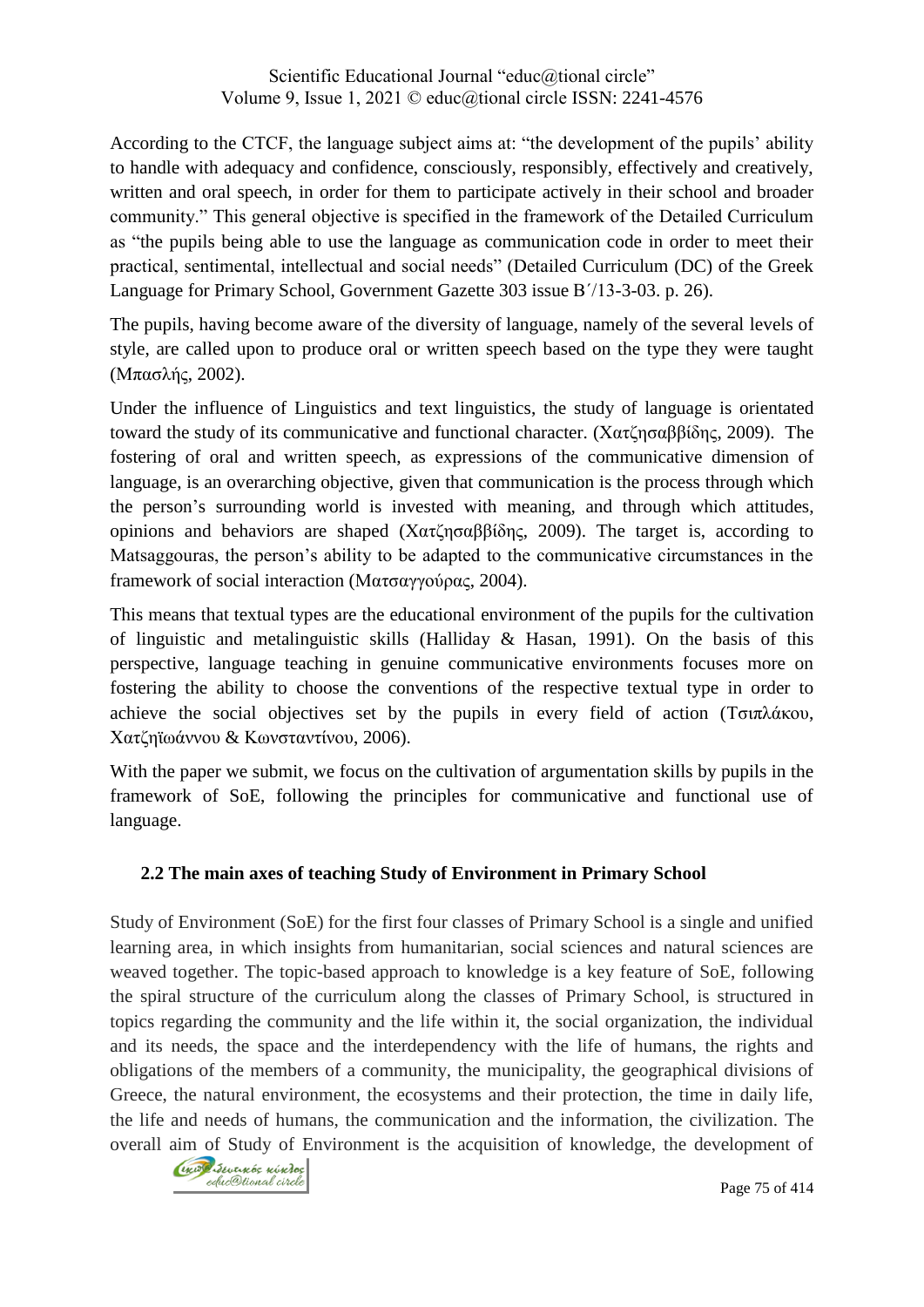skills, values and attitudes that allow the pupil to observe, describe, interpret and, to a certain extent, make predictions about the operation, the associations and the interactions of the natural and man-made environment (CTCF, Government Gazette 303- Β΄13-3-2003).

On the basis of the methodological principles of the subject, the pupil is called upon to actively participate in the learning process through the essential involvement in individual and group research and actions. Therefore, it becomes clear that, in order for the multiple objectives of Study of Environment to be achieved, the principles of diversified teaching, the research work plans, the guided and collaborative exploration, as well as verbal exchange, should be followed.

## **2.3 Argumentative speech in Primary School**

In Primary School, the teaching of argumentation basically starts from the Third Grade. Pupils become gradually familiar with the first causal relations (Μηρτσέκη 2011), are trained to take into account the opposing views, acquire skills on using connective relations (Μηρτσέκη 2012), adequately apply the structural elements of argumentation, present, confute (Ευαγγέλου, Ε. & Παπαδημητρίου 2014) and synthesize opposing views (Μηρτσέκη 2012).

As Chelmis points out, we distinguish two key features of argumentation (Χέλμης, 2010: 62), namely the integration of claims and the communicativeness of the process. The claims are statements (sentences) which support, justify or explain another statement or some other statements and are exposed in logical "steps" until they reach a conclusion. The second feature of argumentation, namely communicativeness, means that the claims are organized with not only the speaker's or the writer's view, which he/she tries to support, as a reference framework, but also with the claims of other sides, which he/she tries to confute. In a few words, we reach arguments and counterarguments, which become either a dialogue or an essay speech (Χέλμης: 2010).

These two features of argumentation highlight the need to teach the structural features of argumentative speech in school and the practice of pupils on the use and selection of different standards of justification in different circumstances and conditions and within the communicative framework advocated by Text-centered Approach and Mediating Pedagogy. Besides, the interaction in the classroom in the form of dialogue and argumentation contributes significantly to the data review through alternative perspectives, to reflection, and to the acquisition of social knowledge. Moreover, the interactive process leads the pupils to realize the multitude of opinions on an issue, to understand the view of the others through the exposition of their arguments and mainly to realize their responsibility toward the different view-opinion. And as Babiniotis aptly observes, argumentation signifies a specific type of social interaction, which can also include a disagreement (Μπαμπινιώτης, 2008). Besides, the objective of justification is to convince the interlocutor about the benefits of the proposed view, by arguing about the problems related to the opposing view (Stein & Bernas, 1999).

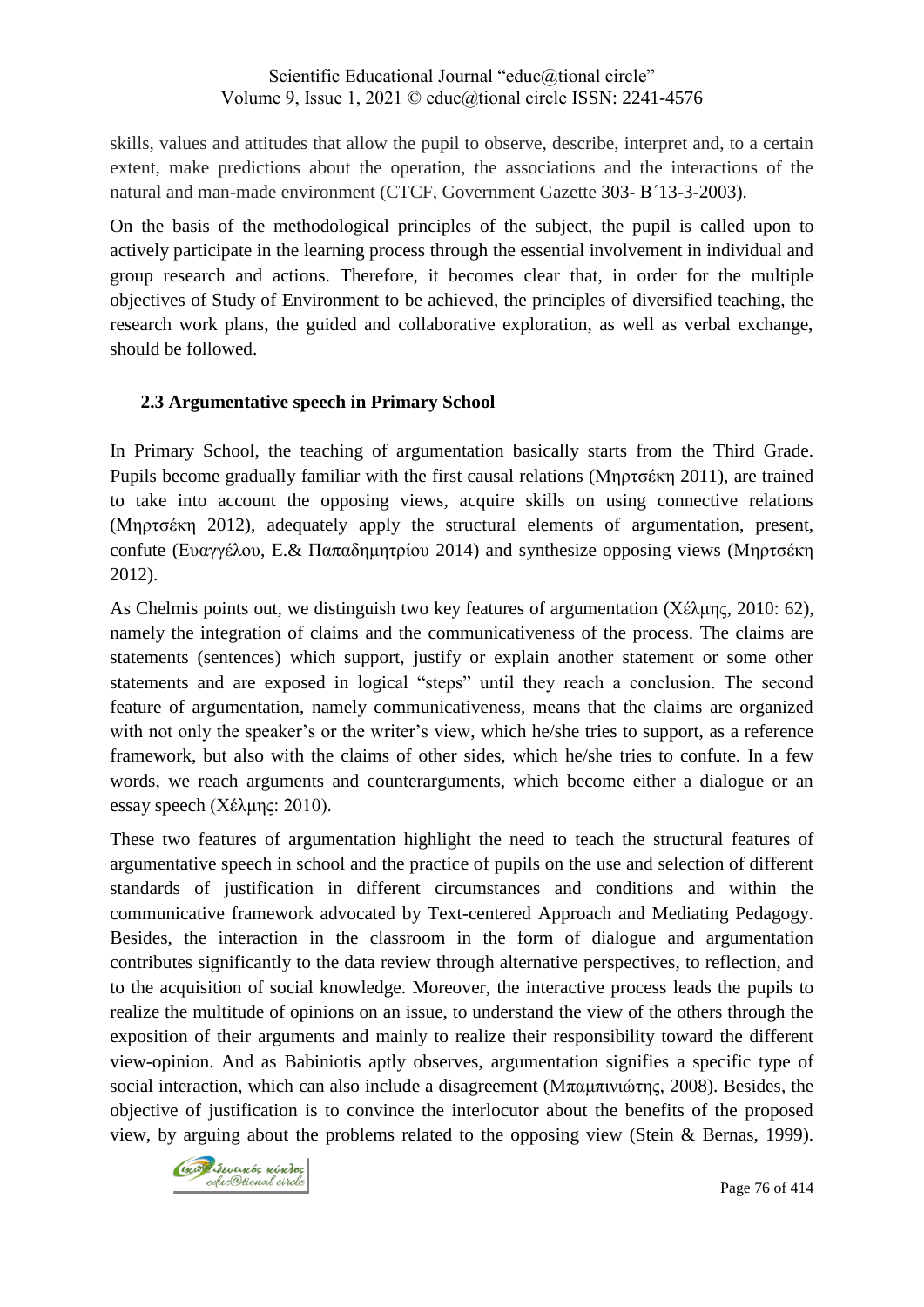Based on what we mentioned about argumentation, we are led to the view that the practice of argumentation meets important parameters of pedagogy, such as: the principle of the dialectic of codification and decodification of information and of critical consciousness (Okazaki,2005), (Christiansen &Aldridge, 2013:7-9).

# **3. The teaching intervention**

## **3.1 Objective of the teaching intervention**

The objective of this teaching intervention was the investigation of the ability to foster argumentative speech in the  $4<sup>th</sup>$  Grade of Primary School in the framework of SoE, following the conventions of directive speech.

## **3.2 General question**

Can the fostering of argumentative speech be a training subject in the framework of the subject of SoE?

## **3.2.1. Individual questions**

a. Can the thematic scope of SoE enrich the generation of ideas for the development of argumentative speech?

b. Can the targeted learning environment, on the basis of the didactics of argumentative speech produce the expected results regarding ease in formulating arguments?

## **3.2.2. Methodology**

The interventional action was implemented during the school year 2019-20 from October until May and was developed in two classes, for four hours per week, namely two hours per class, within the framework of SoE.

Our starting point for shaping this particular framework was the fact that the teaching of argumentative speech is an integral part of the teaching-learning course of subjects. This demand boosted the implementation of the interventional action we present.

At the planning stage, we took into account parameters related, on one hand, to the pupils' population and, on the other hand, to the processes and the methodology of the project's implementation. Given that in every classroom there is a diverse mix of pupils, as far as it concerns their cognitive and learning abilities, our priority was to organize a pedagogically and instructionally appropriate teaching environment in order to ensure the response of all the pupils to the learning process.

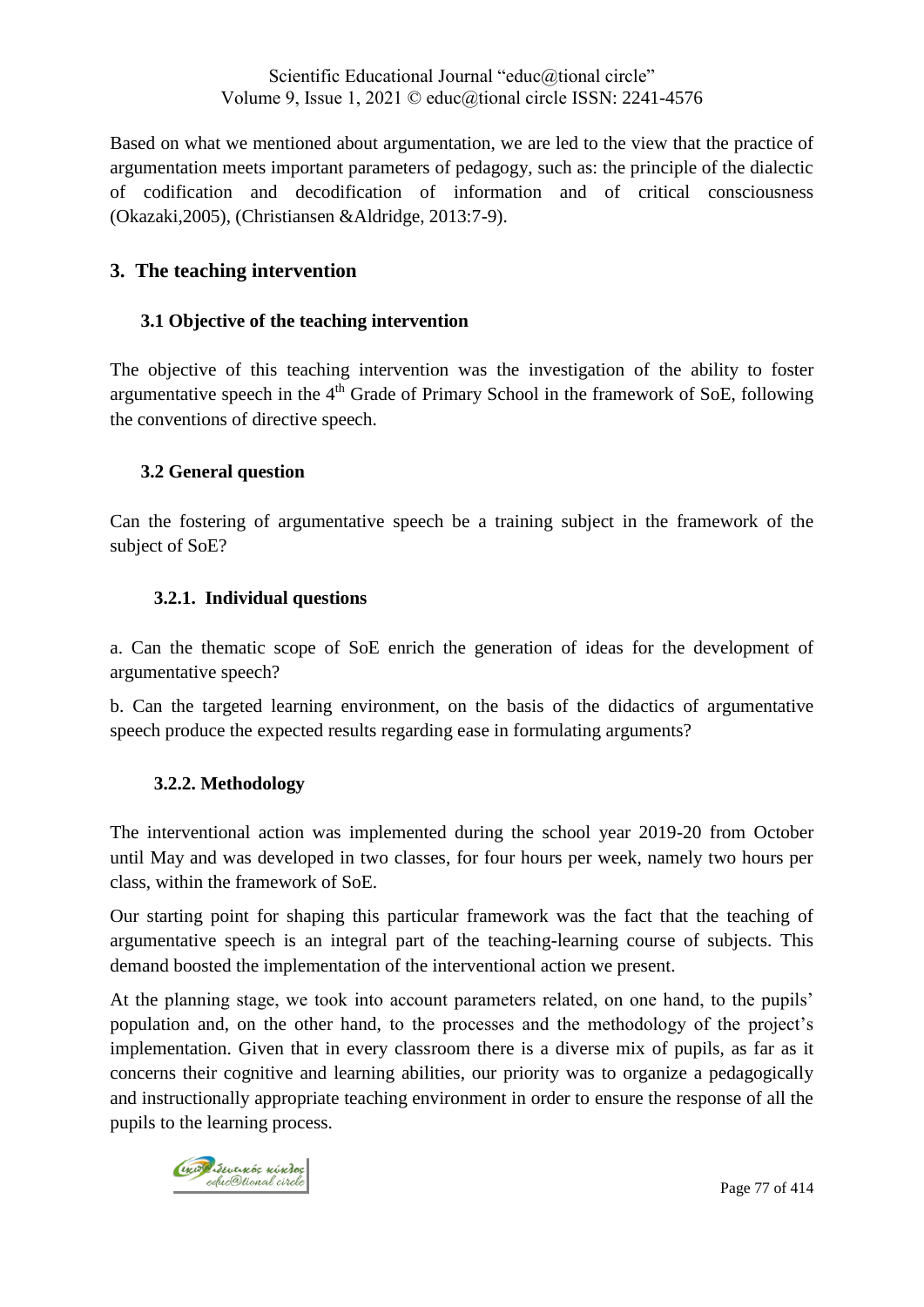At the core of the interventional project, we set the credibility of implementation, by applying a common way of intervention in all the groups of trainees. Additionally, we took into account factors such as the systematic character of the intervention, the combination of methods, the duration and the prospects for continued intervention (Barry, 2013).

In the framework of the target setting of the interventional action, the pupils had to respond to a series of actions, by following the conventions of argumentative speech. The pupils were called upon to focus on the central topic of the topic sentence, to associate the relevant information with their preexisting knowledge and to express their view by using the appropriate arguments.

Apart from fostering skills of argumentative speech, an additional objective was to cultivate skills of interpersonal communication and interaction, team-working spirit, exchange of opinions, expression and support of views.

The investigation of the preexisting knowledge of the pupils on the argumentation process followed by the interlocutors was integrated into the phase of pre-control. Taking into account the research results of Golder & Favart, which indicate that pupils face significant difficulties in using these connectives during the coherent organization of their texts (Eγγλέζου, 2015: 187–209&Golder &Favart, 2006, 197), after control, it was deemed necessary to train the pupils on the use of connectives in order to depict the inter-sentential relations in the argumentative text of the pupils (Εγγλέζου, 2015: 163-64). They were taught the use of cause and purpose connectives (because, since, in order…), contrasting connectives (but, however, whereas...), concessive (despite, even though...) and finally effect connectives (therefore,  $so...$ ).

The environment of implementation was framed by a series of activities, which are described in detail in the chapter regarding the teaching outline of the teaching intervention we present.

At the initial phase of the interventional project, the training phase, Octover-November, the pupils, through examples, enriched theoretically their knowledge on the role, the significance, the features of argumentative speech and on the need for argumentation, and, at the same time, they were trained on the way to present the arguments, through specific examples and themes, related to the subject of SoE, by adopting the technique of argument mapping. The argument map was chosen as a practise because the logical or obvious relations developed between view-opinion, arguments and counterarguments, facilitate the pupils' expression of speech.

Following a comprehensive development form, the pupils were taught the three levels of argumentative speech, level of Thesis, level of Confrontation: Thesis and Antithesis and level of Dialectical Synthesis: Thesis and Antithesis (Ματσαγγούρας, 2001: 440). However, given that the pupils had difficulty producing syllogisms regarding thesis and anti-thesis, levels of teaching process were shaped, in order for them to understand the value and the importance of exposing logical and convincing arguments, of respecting the opposing view, and of dialectical synthesis where deemed necessary.

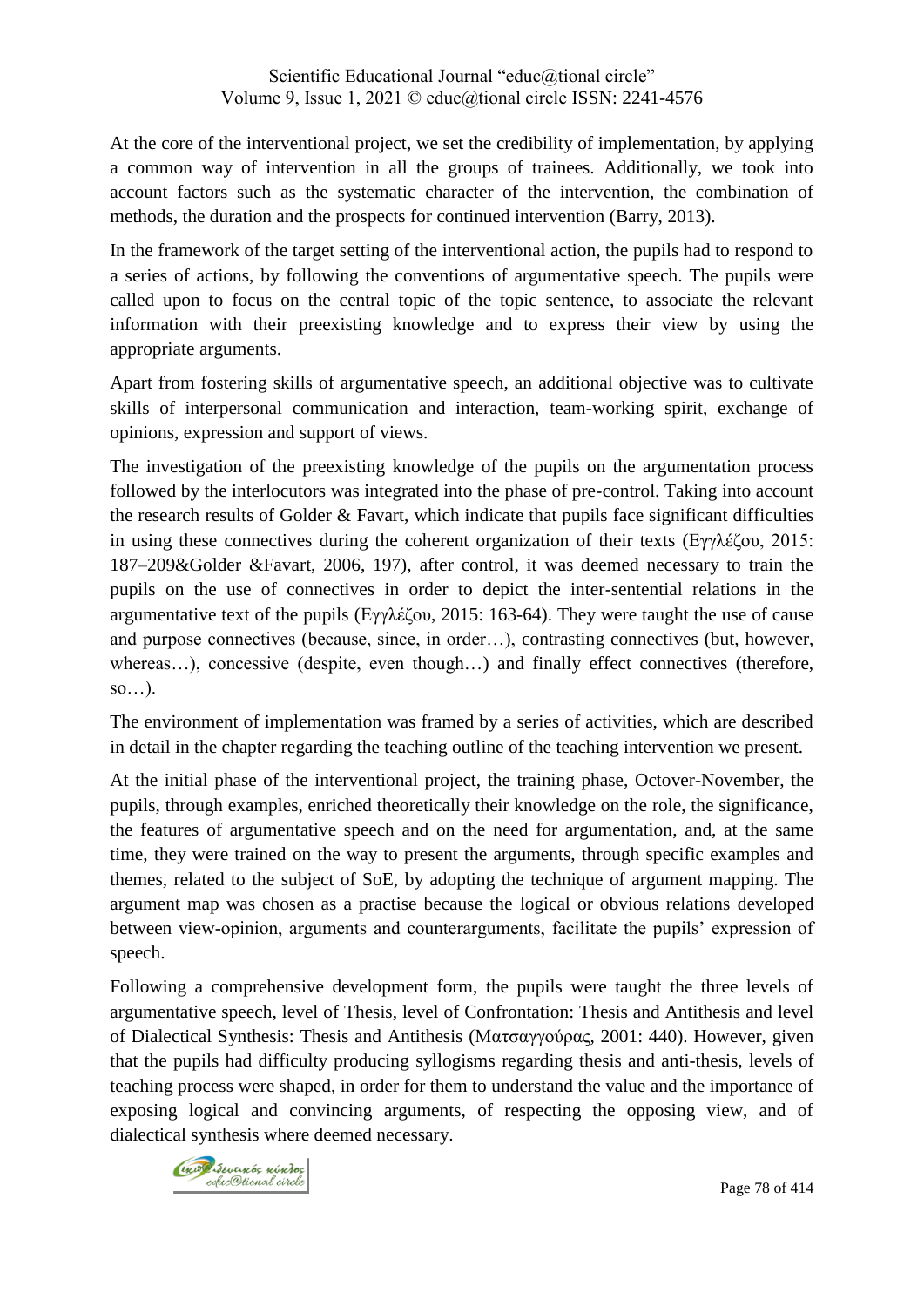Given that our objective was that the pupils manage, through mapping their arguments, to produce an argumentative text, it was considered appropriate to adopt the form of the collaborating micro-team of pupils. Matsaggouras points out that, the direct intercommunication of the members about a developing topic, ensures the interactive element, which they subsequently have to depict monologically in their argumentative text (Ματσαγγούρας, 2001: 449).

At a first level, pupils come in touch with the topic-view and attempt to take a stand based on their preexisting knowledge and experience. Starting from the level of Thesis, using green post-its as argument cards, the pupils, at individual level on this initial phase, under the framework of the View that was written down on the table, were placing the card with their argument as agreement thesis. Subsequently, green post-its were given as argument cards, which were placed next to the first cards of arguments, as an anti-thesis, where the disagreements regarding the opinion were written down. The objective was not the simple exposition of a thesis and anti-thesis but their substantiation with logical arguments. This phase was deemed necessary in order for the pupils to become familiar with the exposition of their arguments. This first phase, where the pupils work at individual level, despite the repetitiveness of the theses and anti-theses, was a preparatory phase where the pupils became familiar with practices of argumentation and syllogisms.

At a second level, following the same pattern as regards presenting and writing down the arguments, we moved to teamwork where the pupils of each group, with the teacher's guidance and after collaboration, could present a thesis or anti-thesis, which was written down on the mapping table.

At a third level, the learning objective moved from the horizontal exposition of arguments to more complex working forms. At this stage, the pupils working in groups, were called upon to work in an environment of dialectical confrontation. The argument of each group was written down and then the other group was called upon to confute or agree either totally or partly with the previous argument.

Finally, the learning outcome was the production of a completed text, which would combine creatively and broadly the total of arguments and counterarguments, following all the conventions of producing argumentative speech.

# **3.2.3 The sample**

This intervention was carried out in two classes of the  $4<sup>th</sup>$  Grade in a school of the Directorate of Primary Education in B΄ Athens, in a total of twenty-seven pupils.

The demographic data of the participants are listed in the following table (Table 2).

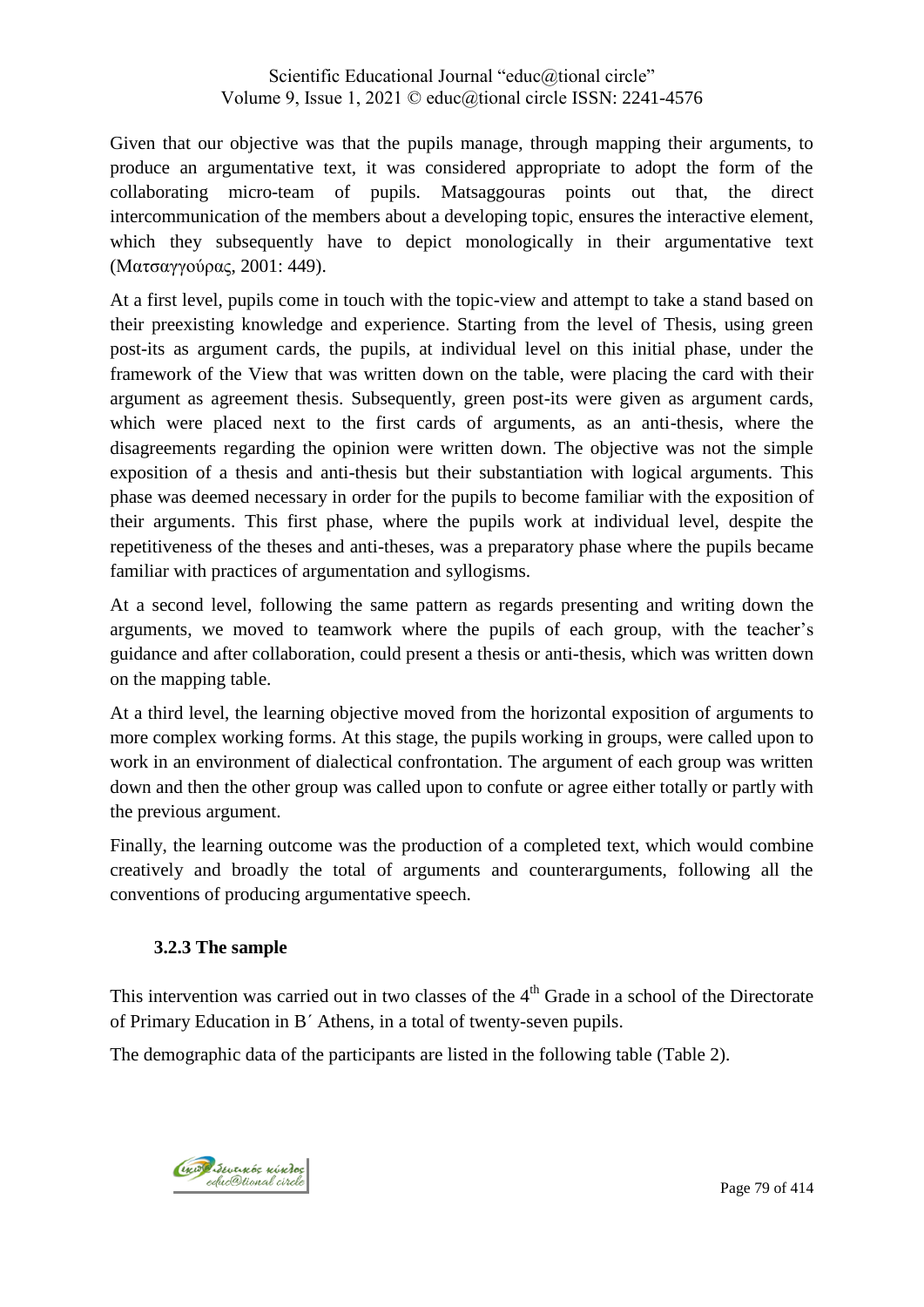| 4 <sup>th</sup> Grade |         |         |                     |  |
|-----------------------|---------|---------|---------------------|--|
|                       | Class 1 | Class 2 | <b>Grand</b> totals |  |
| <b>Boys</b>           | 9       | 7       | 16                  |  |
| Girls                 | 5       | 6       | 11                  |  |
| <b>Total</b>          | 14      | 13      | 27                  |  |

#### **Table 2: Participants per class and gender**

Among the participants, there were pupils with special educational needs. A pupil diagnosed with Attention Deficit Hyperactivity Disorder participated in the first class, who was integrated into the standard curriculum.

#### **3.2.4. The research tools**

In the framework of research planning and in particular at the stage of data collection (Creswell, 2002), the two classes of the  $4<sup>th</sup>$  Grade set up an experimental group, which was the main pillar of the process and was instrumental in drawing conclusions.

As regards the stage of data analysis and report writing on the result assessment, we adopted the technique of focus groups, in the framework of qualitative research (Vaughn et al., 1996). Based also on the findings of the research community, this practice was chosen because it is a "carefully organized discussion, which is planned to draw perceptions and beliefs on a specified research topic, in an allowing, non-threatening environment" (Krueger, 1988), and also an environment in which the researchers are faced with the multilevel and dynamic nature of human perception, with the flux, the oppositions and the plurality of views, the feelings and the experiences of the respondents (Wilkinson, 1998). At the same time, it is characterized as a research tool, which provides access to the ways in which people think or to why they think as they think (Kitzinger, 1994). Essentially, it is "a way to listen to people and to learn from them" (Morgan, 1998), according to the views of the scientific community.

### **3.2.5. Mode of data collection**

For the collection of research data, we adopted a twofold pattern. The pre-control preceded, namely the assessment of pupils before the initiation of the teaching intervention, and the post-control followed, namely the assessment of the research data after the completion of the teaching intervention.

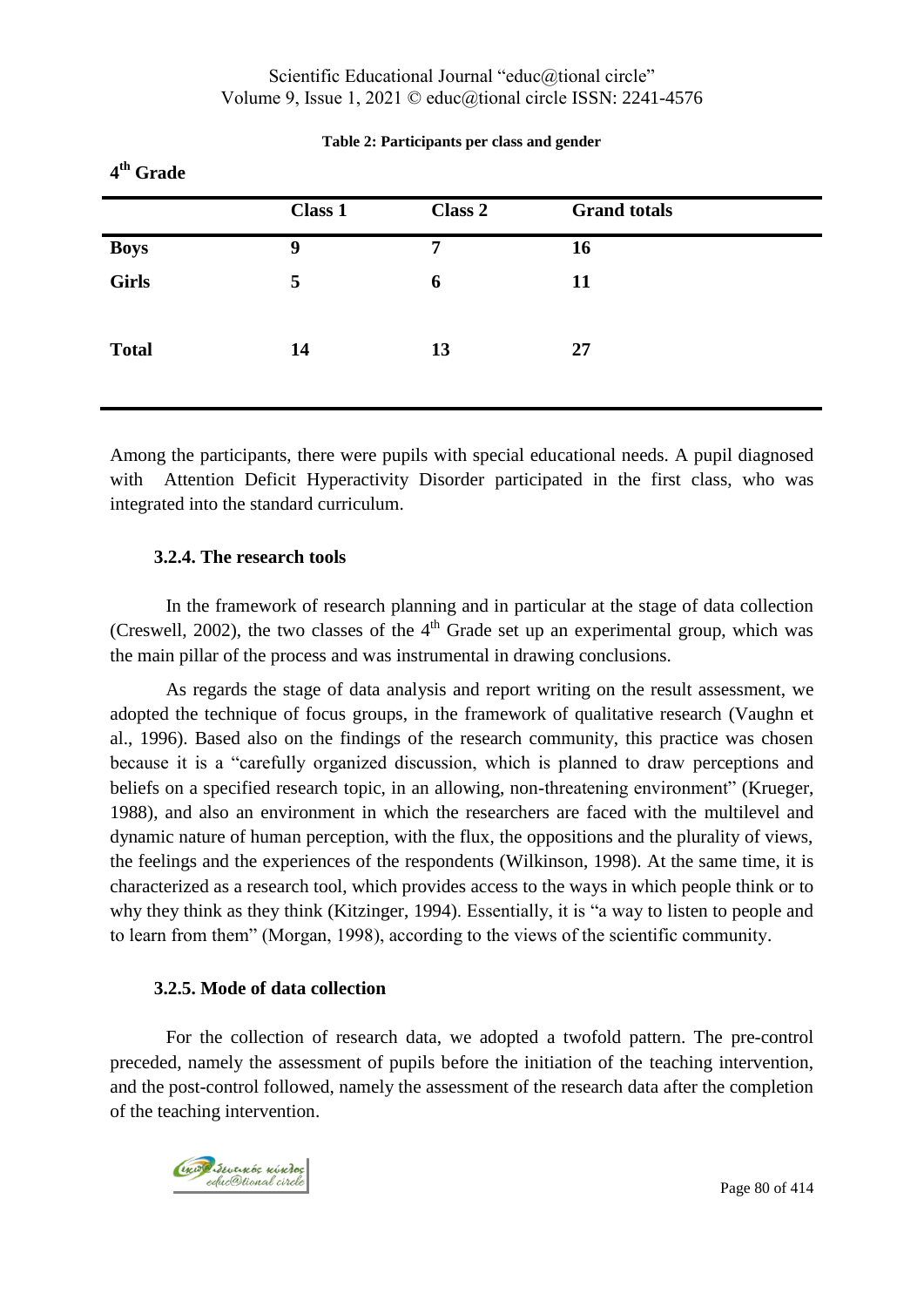With regard to pre-control, first, the exploration of the pre-existing knowledge of pupils on the concept of argument and the way of using it, were the starting points for the development of the teaching intervention.

A questionnaire was organized, as described in the relevant sheet of table 3 below, in which the pupils, at individual level, wrote down their opinions.

**Table 3**

## **Pre-control**

**Assessment sheet before the initiation of the teaching intervention**

| <b>Questionnaire</b>     |                                                                                                                |
|--------------------------|----------------------------------------------------------------------------------------------------------------|
| <b>Name</b>              |                                                                                                                |
| <b>Grade/Class</b>       |                                                                                                                |
| 1 <sup>st</sup> Question | What does the word argument mean?                                                                              |
| $2nd$ Question           | When and why do we use arguments?                                                                              |
| 3 <sup>rd</sup> Ouestion | Do you know with which words you<br>should justify your arguments?                                             |
| <b>Ouestion</b>          | Apart from the subject of Language,<br>have you practiced on formulating<br>your arguments in another subject? |

As far as it concerns post-control, the assessment sheet of pre-control, as described in table 3, was given to the pupils, as well as the assessment sheet regarding the methodological framework we followed, as described in table 5 below.

**Table 5**

## **Post-control**

**Assessment sheet after the completion of the teaching intervention**

**Questionnaire**

**Name**

**Grade/Class**

1<sup>st</sup> Question

Do you believe that the topics we



Page 81 of 414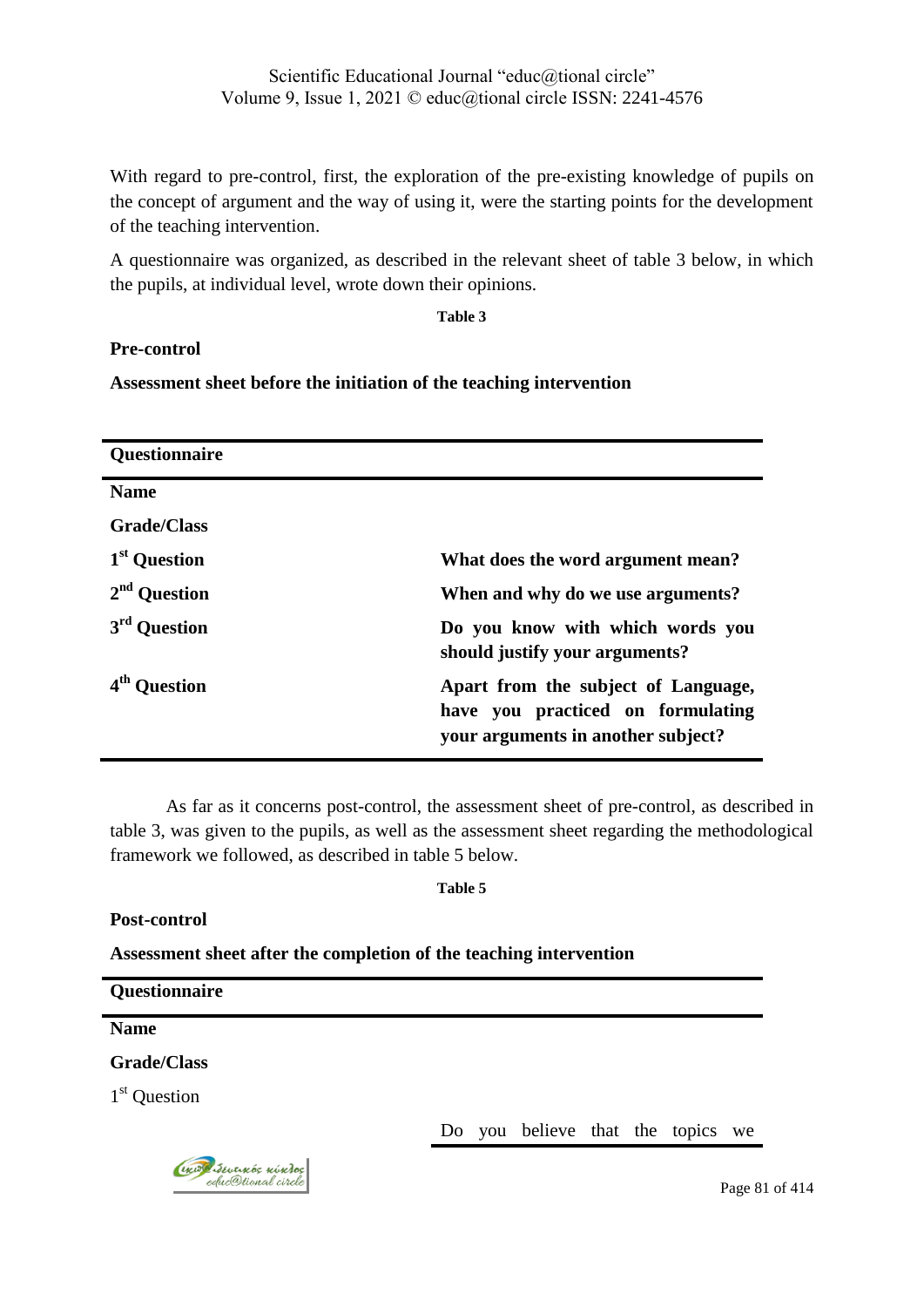approached in the subject of SoE helped you to formulate your arguments and produce a comprehensive text? [Justify your opinion]

Did the way of teaching that we followed help you to formulate your arguments? [Justify your opinion]

 At the stage of post-control, the pupils' answers were processed at level of groups of the class and were written down on a relevant sheet.

All the questions were answered by the pupils and the answers highlighted aspects of the questions we posed, as they are mentioned in detailed in the conclusions we expose.

# **4. The learning environment of the teaching intervention.**

During the implementation of the **teaching intervention**, we followed the form of **mapping the arguments** (table 4), which are linked to each other in a functional and effective way. The argument mapping, as a supportive tool, as determined by effect, contributed to the pupils being able to defend their views, to face the opposing opinions and to organize more easily their argumentative texts (Weinstock, Neuman, & Tabak, 2004).

| <b>Map of arguments</b>              |                                      |
|--------------------------------------|--------------------------------------|
| <b>VIEW</b>                          |                                      |
| <b>THESIS</b>                        | <b>ANTITHESIS</b>                    |
|                                      |                                      |
| Because                              | However                              |
| <b>Arguments supporting the View</b> | <b>Arguments opposing the View</b>   |
| Because                              | However                              |
| Information supporting the arguments | Information supporting the arguments |
| <b>Dialectical Synthesis</b>         |                                      |
| of Thesis-Antithesis                 |                                      |
|                                      |                                      |

**Table 4: Argument mapping**

2<sup>nd</sup> Question

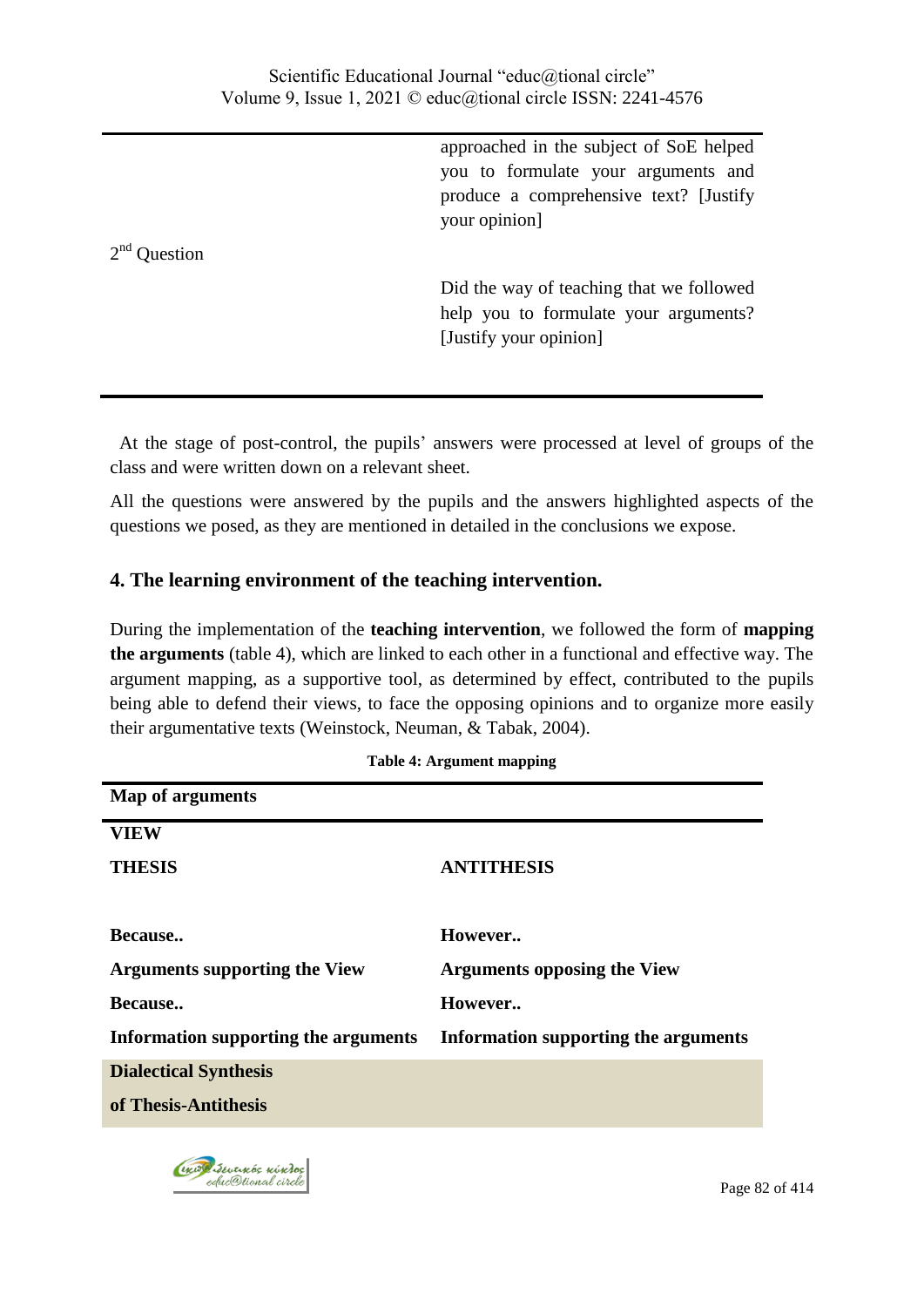*Reduction of absoluteness, Formulating conditions and recognizing exemptions*

**Production of argumentative speech** 

**Practical example**

#### **UNIT 1. GREECE – OUR COUNTRY**

**(Place)**

**Chapter 10. How does an important project change our life?**

**Map of arguments**

**VIEW**

### **The construction of a modern motorway improves human life**

| THESIS                                   | <b>ANTITHESIS</b>                                                                                                           |
|------------------------------------------|-----------------------------------------------------------------------------------------------------------------------------|
| <b>Because</b>                           | However                                                                                                                     |
| A. People reach faster their destination | A. Many accidents happen                                                                                                    |
| Because<br>higher speed                  | Because<br>The means of transport can travel at Cars travel at high speed on such<br>highways, as we have read in the press |
| they reach their destination<br>Because  | B. The products will be more fresh when B. Citizens will bear the financial burden<br>of such a construction<br>Because     |
| higher speed                             | The means of transport can travel at The construction cost is too high to be<br>covered by the state                        |

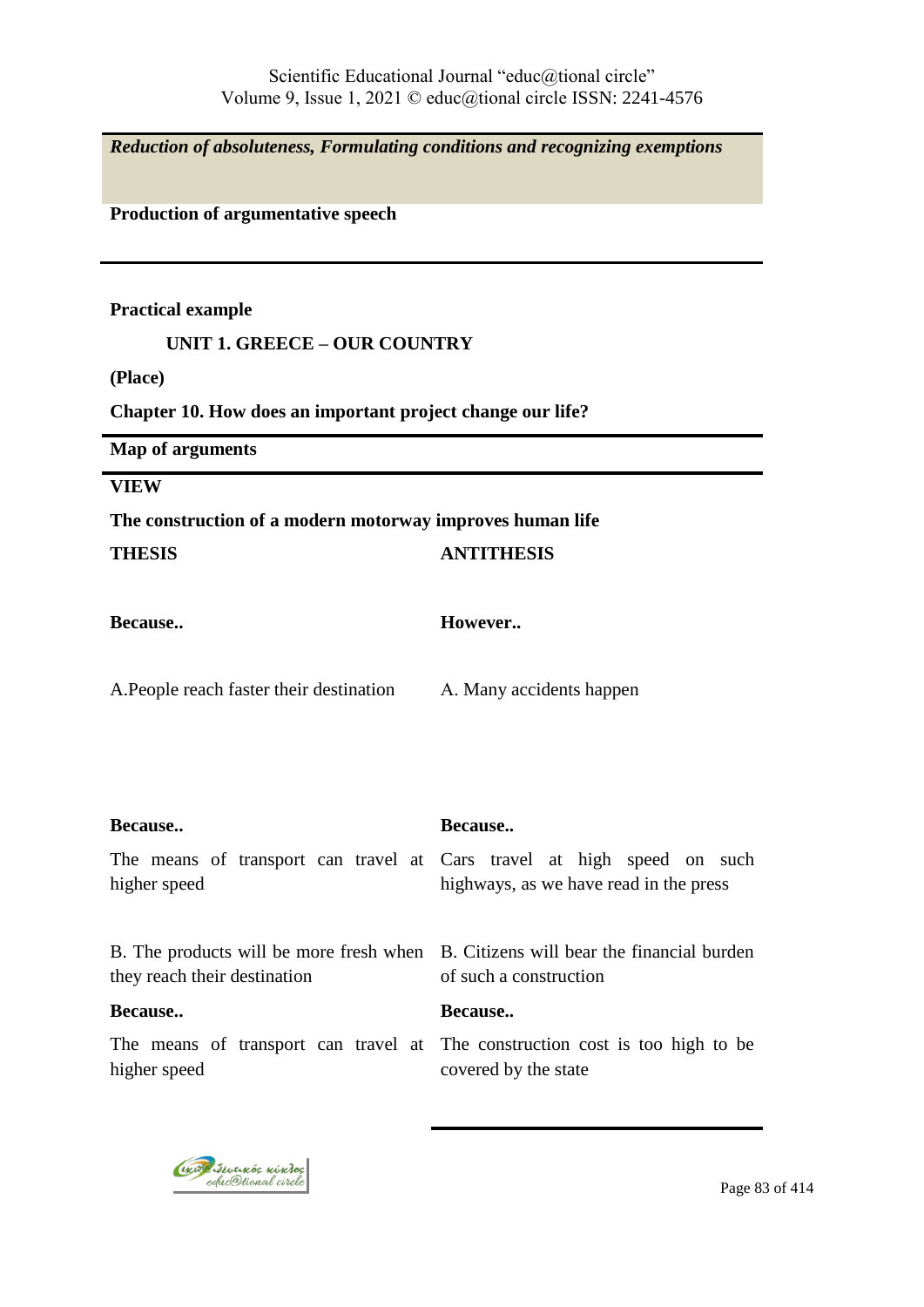### **Dialectical Synthesis**

#### **of Thesis-Antithesis**

[I think, believe that..., because.., however.., as a result.., it would be useful.., despite that..]

### **Production of argumentative speech**

I believe that the construction of a modern highway improves human life, because humans reach their destination faster, since the means of transport can travel at higher speed. Moreover, an area's residents will be able to be supplied with more fresh products, because these will reach faster their destination.

However, since such a project demands a lot of money, the citizens may need to be taxed in order for such a project to be carried out.

Despite that, there should be progress and development in a place.

## **5.Data analysis-writing a report on the research outcome**

### **5.1 Analysis of pre-control data**

The answers given to us by the pupils before our teaching intervention, revealed the need for their additional training on argumentative speech, a fact that served as a basis for the integration of our intervention into the learning course of SoE.

In the first question: *what does the word argument mean,* in order to interpret the pupils' answers, we took into account definitions such as: an argument is the most comprehensive logical construction, according to which a person, through a series of syllogisms, reaches judgements and conclusions, supporting the truth of a sentence or assertion (Παπανούτσος, 1985:123 in Ματσαγγούρας, 2001:439). Therefore, based on the above definition, a basic structure of argumentative speech is position taking, supportive speech and conclusion. Moreover, as an argument, we took into account definitions such as: "..reason or reasons provided in favor of or against a topic.." (Agnes, 2005), as well as "..statement of reason in favor of or against a sentence" (Murray, 1985 in Εγγλέζου, 2015).

The following arose from data analysis. The argument was defined as providing reasons for grounds, justification and for supporting a view. Out of a total of twenty-seven (27) pupils, five (5) pupils did not give any answer, eight (8) pupils interpreted the argument as the need to convince someone of something, one (1) pupil as grounds, three (3) pupils as justification, four (4) pupils as supporting a view. At the same time, unacceptable definitions were given as regards the conceptual approach to the term. Six (6) of their answers were unrelated to the conceptualization of the term. This category includes the answers of two (2) pupils who associated the argument with business (Translator's note: the words "argument" and

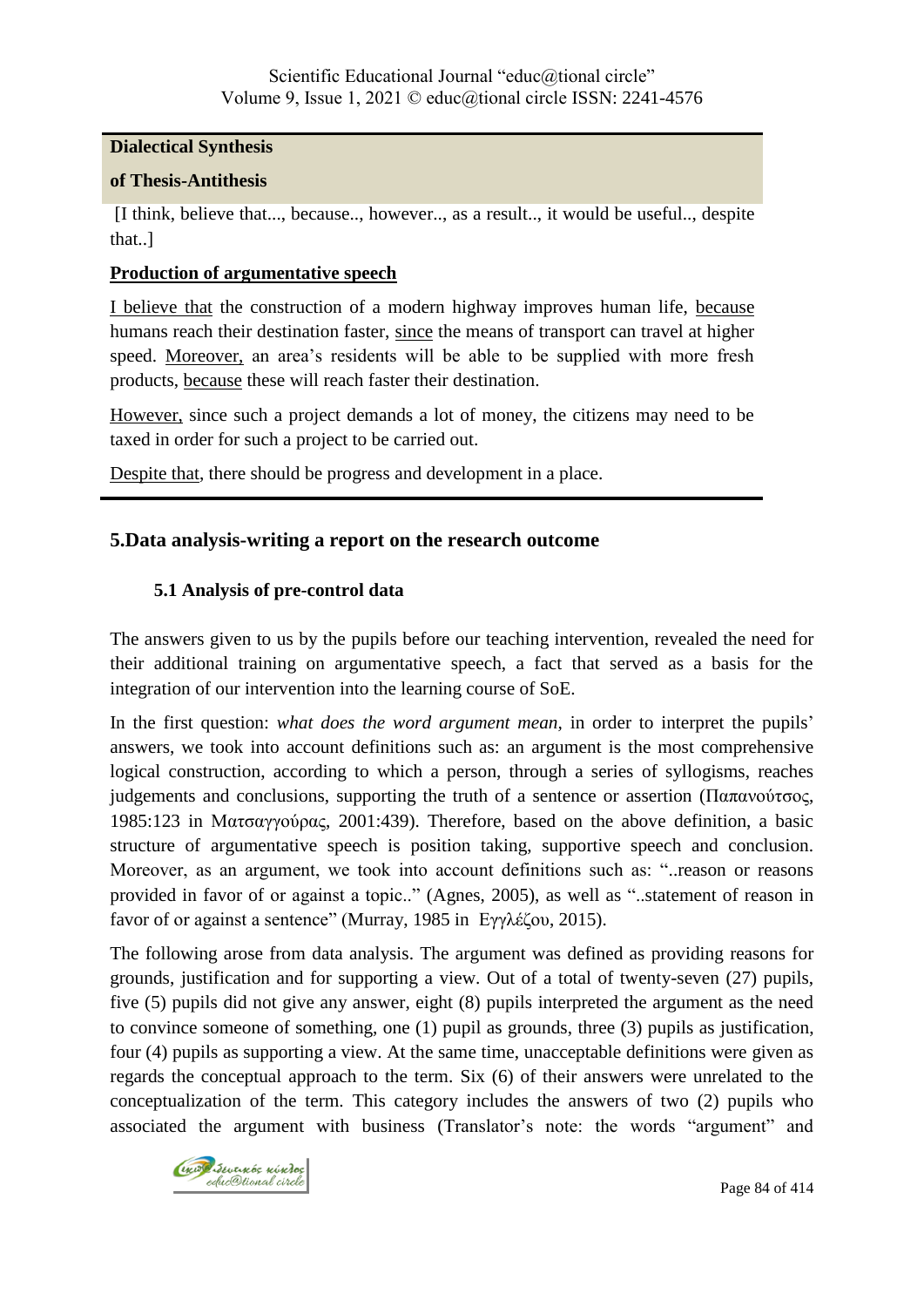"business" have the same etymological root and sound similar in Greek). A series of various answers were recorded. We indicatively mention: "*An argument is a few words supporting our opinions. An argument is when I want to say that this is the right thing. It is the job. An argument means that you want to convince someone. An argument is a few words supporting our opinions. . The word argument helps us to convince someone. It means that I say some phrases to get what we want. It means job."*

In the second question: *When someone is using arguments, what is his/her objective?* Out of a total of twenty-seven (27) pupils, eleven (11) pupils defined as objective the supporting of a view, 5 (5) the objective of convincing, three (3) the justification of something by someone, one answer was the proof of something by someone, and another one was the explanation of something by someone. Meanwhile, three (3) pupils did not reply at all and three (3) gave answers unrelated to the topic. It is noteworthy that, among the right answers of the pupils, none of them took into account that the argument is used in the framework of a debate. We indicatively mention: *"In order to support our view. When we want something. When, for example, you want a chocolate and your mom has other views. In order to justify something. In order to defend ourselves in a difficult moment. In order to convince the others to say Yes. It aims to convince the other for something that he wants or desires. A word with which we are trying to convince someone. It aims to train someone to work. When someone wants to show something or explain something. To make the others agree. In order for someone to say what they want in fewer words."*

As it is apparent from the pupils' answers, the pupils had not adequately understood the objective of argumentation. It turned out that pupils use the argument to support a view, when they are about to acquire something they desire or to explain something, without entering into debate situations. The pupils' answers supported the need to familiarize them with processes of interactive debate.

In the third question: *Do you know which words you can use in order to present your arguments?* In a total of twenty-seven (27) pupils, the pupils' inability to mention the relevant words became clear, given that the right answers were only three (3). In particular, six (6) pupils did not give any answer, eight (8) pupils gave unacceptable answers and five (5) pupils only mentioned the word "because", relating it to a wish of theirs to acquire something. In the fourth question: *Apart from the subject of Language, have you practiced on formulating your arguments in another subject?* The total of pupils replied negatively. This question highlighted the need to deepen teaching in the field of argumentation, to integrate it into the teaching practice of other subjects and to shape a respective teaching framework. These findings underlined the need to train pupils in order for them to become familiar with the argumentative and interactive way of expression.

## **5.2 Analysis of post-control data**

The answers given to us by the pupils after our teaching intervention support the view on the

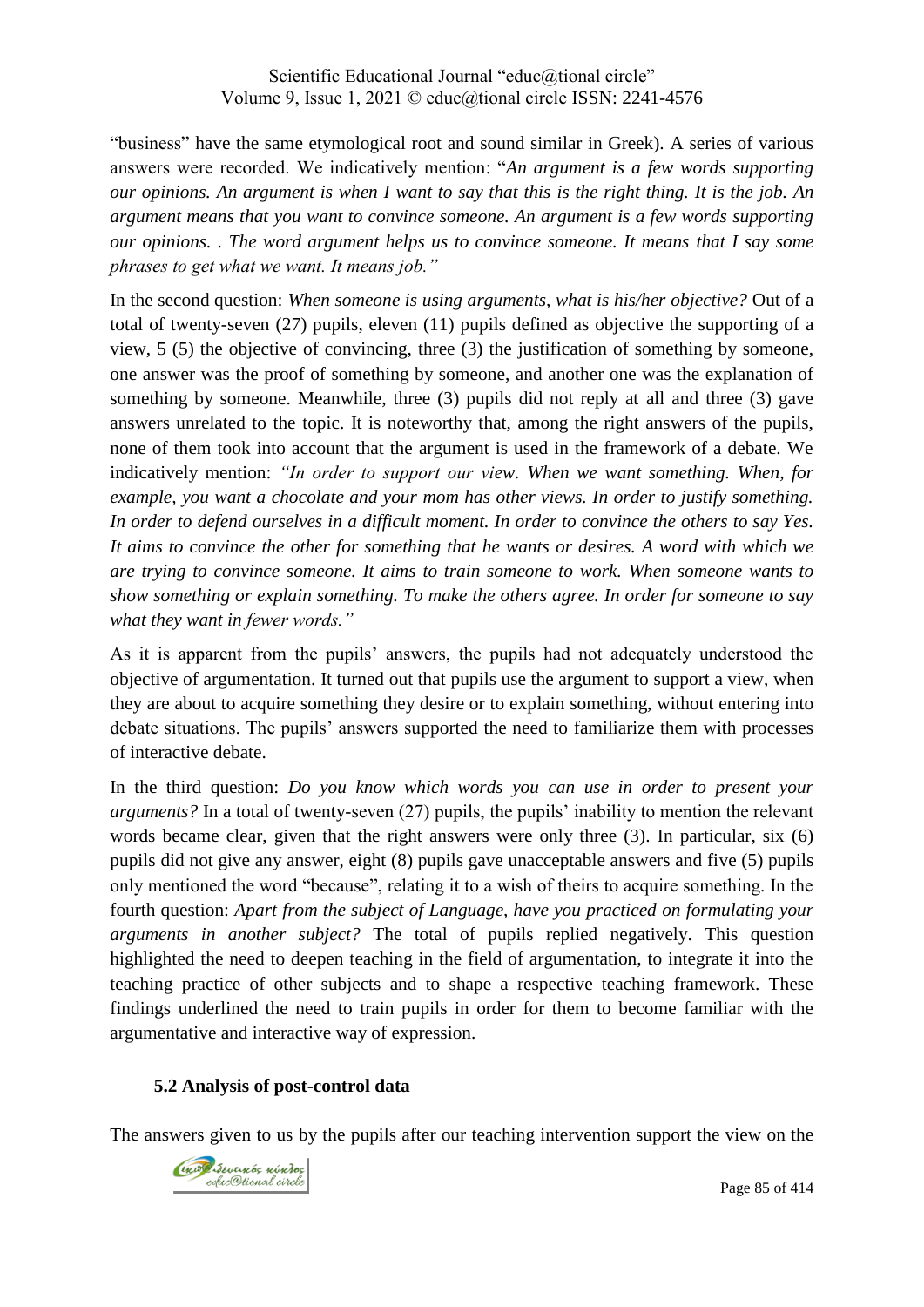importance of the additional training of the pupils on argumentative speech through a broad and varying thematic area.

As regards the first question: *Do you believe that the topics we approached in the subject of SoE helped you to formulate your arguments and produce a comprehensive text? [Justify your opinion]. We indicatively mention: I come across a lot of topics in everyday life and through homework I learned to say my opinion. I learned to express myself freely and I learned how to better formulate my arguments. I practiced better and the topics were more or less known. The topics were from the daily routine and now I can say daily arguments. In classroom we did a lot of things related to everyday life and now I formulate them more easily.*

As regards the second question: *Did the way of teaching that we followed help you to formulate your arguments? [Justify your opinion]. We indicatively mention: The exercises we did, had a sequence. We learned to say our arguments little by little. At first we were working on the table individually, then in groups. We took roles and said our opinion. We formed sketches with little papers where we had written our arguments. We learned how to create texts by combining all the arguments.*

# **6. Conclusions**

In the framework of the pilot teaching intervention, we observed difficulties in, on one hand, the pupils' response regarding the exposition of arguments and counterarguments and, on the other hand, writing an argumentative text. As demonstrated, the difficulties derived from the lack of the pupils' familiarization with argumentative speech in general. In specific, at an initial stage, pupils focused on the search for arguments to support the view and did not provide counterarguments. A teaching hour was needed in order for the pupils to understand the importance and necessity of counterarguments. A great difficulty was also observed in writing argumentative texts. At an initial stage, they produced texts supporting the view by using causal conjunctions and, after becoming familiar with the exposition of the opposing view, they managed to integrate the other opinion into their texts by using a few conjunctions. In order to face the above difficulty, the pupils' improvement came gradually, after they understood the role of connectives in order to depict the inter-sentential relations in their argumentative texts. As demonstrated, through practices of declining guidance (Ferretti et al, 2007: 271) and appropriate teaching intervention, the pupils, overcoming the difficulties, managed to reach the textualization of argumentative speech, by using logical, evaluative and factual arguments (Ματσαγγούρας 2001:450).

In conclusion, the answers given to us by the pupils, positively substantiate the general research question about the possibility to develop the pupils' argumentative speech in the framework of SoE. It turns out that, in the micro-system of the classroom, an environment of a learning community was created. The pupils fostered their social skills of communication, collaboration and interaction, while, at the same time, they broadened their perceptions regarding a series of issues of social, cultural and natural interest and, meanwhile, the pupils'

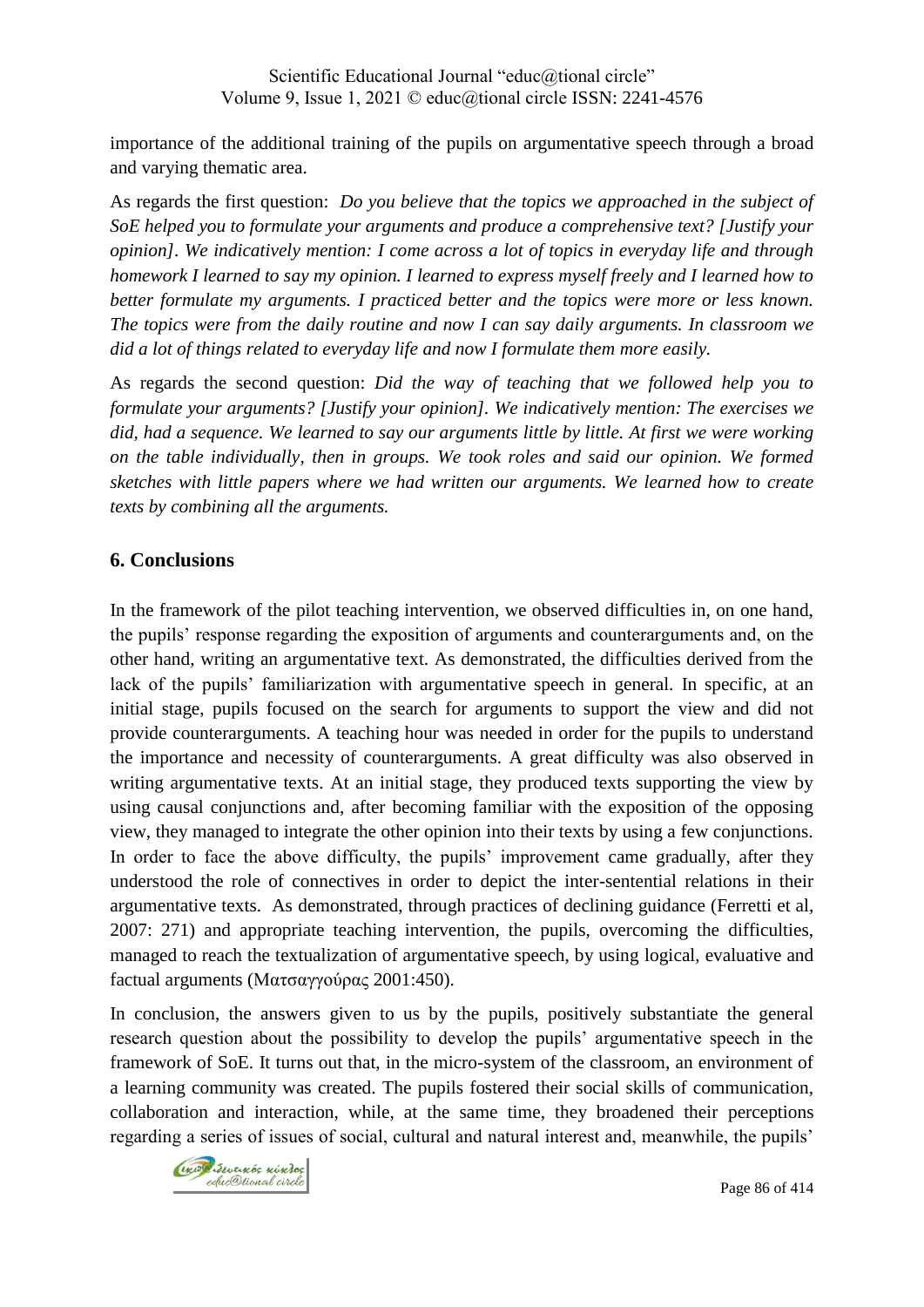skills of producing oral speech, writing and critical thinking were fostered and additionally broadened. The conclusions of the research verify the results of other research studies as well, regarding the importance of teaching argumentative speech in primary school in order to develop and foster skills of argumentation and critical thinking.

# **References**

- Barry, P. (2013), *Γνωριμία με τη θεωρία. Μια εισαγωγή στη λογοτεχνική και πολιτισμική*  θεωρία, Αθήνα: μετάφρ. Α. Νάτσινα.
- Christiansen, L.M. & Aldridge, J.A.(2013).Critical pedagogy for early childhood and elementary educators. Dordrecht: Springer.
- Ferretti, R.P., Weckerly, S.A. &Lewis, W.E., Improving the argumentative writing of students with learning disability: Descriptive and normative considerations, *Reading and Writing Quarterly*, 23, 267,-285
- Creswell, J.W. (2002). *Educational research: Planning, conducting, and evaluating quantitative and qualitative research.* Upper Saddle River, NJ: Merrill Prentice Hall.
- Krueger, R. A. (1998). Moderating focus groups: Focus group v. 4. London: Sage, 18.
- Wilkinson, S. (1998). Focus groups in feminist research: power, interaction and coconstruction of meaning. *Women's Studies International Forum*, 21, 111-125.
- Krueger, R. A. (1998). Moderating focus groups: Focus group v. 4. London: Sage, 18.
- Kitzinger, J. (1994). The methodology of focus groups: The importance of interaction between research participants. Sociology of health and Illness, 16, 103-121.
- Halliday, Μ., Hasan, R., (1991), Language, context, and text: aspects of language in a socialsemiotic perspective, Oxford: Oxford University Press.
- Okazaki, Takayuki (2005). Critical consciousness and critical language teaching,Second Language Studies, 23(2), pp.174-202.
- Stein, N., & Bernas, R. (1999). The Early Emergence Of Argumentative Knowledge And Skill. University Press .
- Vaughn, S., Schumm, J. S., & Sinagub, J. (1996). Focus group interviews in education and psychology. Thousand Oaks, CA: Sage.
- Vygotsky, L.S. (1997). Νους στην Κοινωνία, (Επιμ. Σ. Βοσνιάδου), Εκδόσεις Gutenberg.
- Golder, C., & Favart, M. (2006). Argumenter c'est difficile... Oui, mais pourquoi ? Approche psycholinguistique de la production argumentative en situation écrite. Revue de Didactologie Des Langues-Cultures et de Lexiculturologie, 141(1), 187–209.